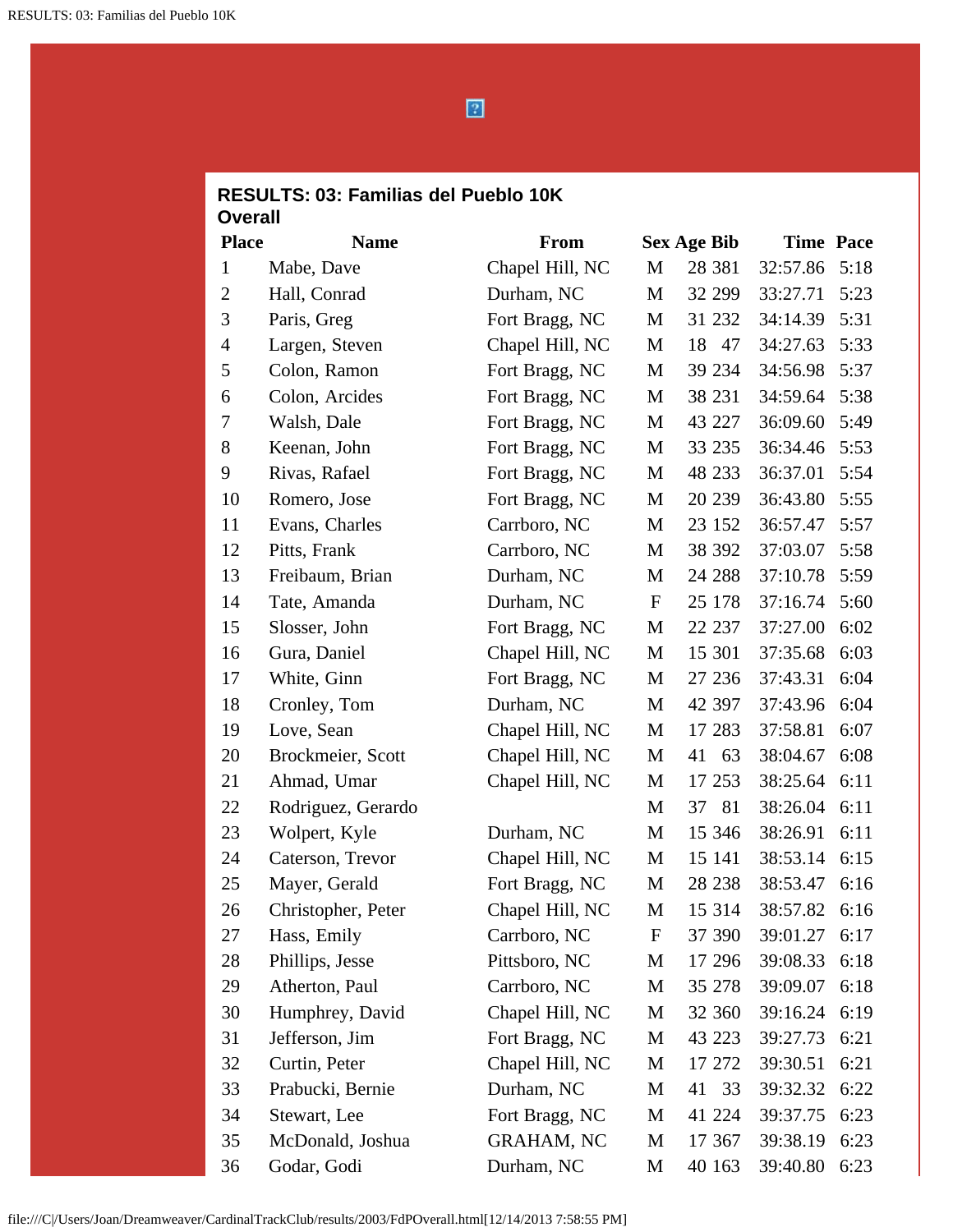| 37 | Yoder, Bradley        | Durham, NC      | М                         | 25 111    | 39:56.90 | 6:26 |
|----|-----------------------|-----------------|---------------------------|-----------|----------|------|
| 38 | Beckert, Kristen      | Chapel Hill, NC | ${\bf F}$                 | 21 158    | 39:59.19 | 6:26 |
| 39 | Jackson, Ben          | Chapel Hill, NC | M                         | 27 385    | 40:13.33 | 6:28 |
| 40 | Heinold, Jeremy       | Burlington, NC  | M                         | 24 370    | 40:32.21 | 6:31 |
| 41 | Nowalk, Rich          | Durham, NC      | M                         | 28 101    | 40:42.42 | 6:33 |
| 42 | Burns, Chandler       | Chapel Hill, NC | M                         | 42 218    | 41:00.82 | 6:36 |
| 43 | Knechtel, Dan         | Chapel Hill, NC | M                         | 29 147    | 41:13.01 | 6:38 |
| 44 | LaFond, Kirsten       | Fort Bragg, NC  | $\mathbf{F}$              | 26 240    | 41:17.87 | 6:39 |
| 45 | Nelson, Dave          | Snow Camp, NC   | M                         | 40 355    | 41:22.07 | 6:39 |
| 46 | Rodriguez, Andres     | Chapel Hill, NC | M                         | 32 202    | 41:28.02 | 6:40 |
| 47 | Bremner, Jason        | Carrboro, NC    | M                         | 30 419    | 41:31.84 | 6:41 |
| 48 | Tymes, Jasper         | Fort Bragg, NC  | M                         | 40 226    | 41:45.87 | 6:43 |
| 49 | Oguntoyinbo, Babatola | Chapel Hill, NC | M                         | 38<br>29  | 41:54.77 | 6:45 |
| 50 | Shurkus, Daniel       | Raleigh, NC     | M                         | 44 326    | 42:06.18 | 6:47 |
| 51 | Parr, Alicia          | Durham, NC      | $\mathbf{F}$              | 33 135    | 42:23.06 | 6:49 |
| 52 | Rundell, Sean         | Durham, NC      | M                         | 24 280    | 42:58.31 | 6:55 |
| 53 | Wragge, James         | RALEIGH, NC     | M                         | 33 414    | 43:10.18 | 6:57 |
| 54 | Vasco, Wilson         | Durham, NC      | M                         | 49<br>31  | 43:13.19 | 6:57 |
| 55 | Harrington, Amanda    | Fort Bragg, NC  | $\mathbf{F}$              | 26 251    | 43:23.51 | 6:59 |
| 56 | Gopal, Arun           | Chapel Hill, NC | M                         | 24 3 5 9  | 43:25.26 | 6:59 |
| 57 | Bennett, Bill         | Chapel Hill, NC | M                         | 51 321    | 43:31.42 | 7:00 |
| 58 | Perryman, Paul        | Durham, NC      | M                         | 29 221    | 43:32.19 | 7:00 |
| 59 | Jolles, Erik          | Durham, NC      | $\mathbf M$               | 33 366    | 43:40.04 | 7:02 |
| 60 | Soehner, Willie       | Chapel Hill, NC | M                         | 14 399    | 43:46.32 | 7:03 |
| 61 | Strowd, Jim           | Pittsboro, NC   | M                         | 61 350    | 43:46.85 | 7:03 |
| 62 | Doyle, William        | Chapel Hill, NC | M                         | 33 116    | 43:48.68 | 7:03 |
| 63 | Hunter, Sian          | Chapel Hill, NC | $\mathbf F$               | 37 325    | 43:51.37 | 7:03 |
| 64 | Stewart, Willy        | Durham, NC      | $\mathbf{M}$              | 44 365    | 43:53.73 | 7:04 |
| 65 | Carner, George        | Carrboro, NC    | M                         | 31 166    | 44:10.96 | 7:07 |
| 66 | Rojas, Armando        | Carrboro, NC    | M                         | 49<br>-96 | 44:13.39 | 7:07 |
| 67 | Baskir, Jesse         | Durham, NC      | M                         | 42 290    | 44:19.01 | 7:08 |
| 68 | Miller, Tom           | Pittsboro, NC   | M                         | 51 402    | 44:28.82 | 7:10 |
| 69 | Savitz, Sam           | Chapel Hill, NC | M                         | 14 133    | 44:30.93 | 7:10 |
| 70 | Sunkel, Sean          | Chapel Hill, NC | M                         | 44 71     | 44:40.41 | 7:11 |
| 71 | Couper, Rietta        | Chapel Hill, NC | ${\bf F}$                 | 44 131    | 44:48.13 | 7:13 |
| 72 | McMahon, Julie        | Chapel Hill, NC | $\mathbf F$               | 14 407    | 44:51.04 | 7:13 |
| 73 | Pierson, Susan        | Fort Bragg, NC  | F                         | 34 249    | 44:52.14 | 7:13 |
| 74 | Hotelling, Jim        | Chapel Hill, NC | M                         | 56 51     | 44:59.55 | 7:14 |
| 75 | Brach, Paul           | Chapel Hill, NC | M                         | 37 389    | 45:03.73 | 7:15 |
| 76 | Lewis, Sonia          | Fort Bragg, NC  | $\mathbf F$               | 37 248    | 45:05.25 | 7:15 |
| 77 | Lohnes, John          | Durham, NC      | M                         | 47 300    | 45:14.81 | 7:17 |
| 78 | Noah, Terry           |                 | M                         | 43 378    | 45:17.01 | 7:17 |
| 79 | Baker, Abby           | Chapel Hill, NC | $\boldsymbol{\mathrm{F}}$ | 22 102    | 45:17.83 | 7:17 |
| 80 | Wingate, Jordan       | Chapel Hill, NC | M                         | 15 28 6   | 45:23.64 | 7:18 |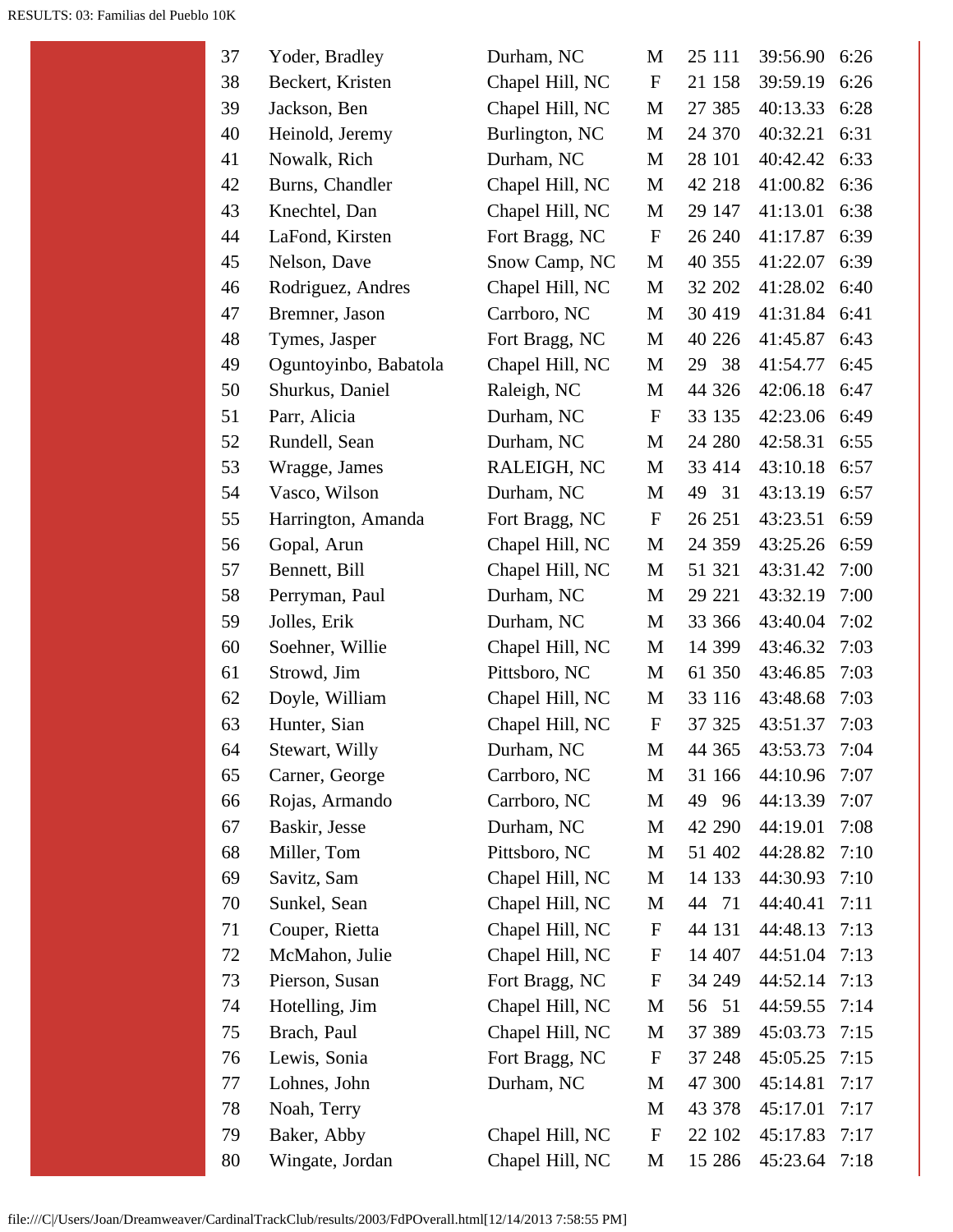| 81  | Garcia, Luis                               | Chapel Hill, NC | M                         | 32 4 29  | 45:24.78 | 7:19 |
|-----|--------------------------------------------|-----------------|---------------------------|----------|----------|------|
| 82  | Gellatly, Tommy                            | Chapel Hill, NC | M                         | 15 281   | 45:26.20 | 7:19 |
| 83  | Kern, Robert                               | Chapel Hill, NC | M                         | 40<br>93 | 45:30.35 | 7:19 |
| 84  | Goss, Charles                              | Chapel Hill, NC | M                         | 40 353   | 45:31.22 | 7:20 |
| 85  | Kroviak, Larry                             | Durham, NC      | M                         | 52<br>25 | 45:31.65 | 7:20 |
| 86  | Wolff, Michael                             | Durham, NC      | M                         | 23 409   | 45:32.42 | 7:20 |
| 87  | Stevens, Tim                               | Raleigh, NC     | M                         | 47 267   | 45:36.82 | 7:20 |
| 88  | Camber, John                               | Durham, NC      | M                         | 33 364   | 45:44.51 | 7:22 |
| 89  | Campbell, Brandeemae                       | Fort Bragg, NC  | $\mathbf F$               | 27 250   | 45:47.38 | 7:22 |
| 90  | Thorndahl, Reed                            | Chapel Hill, NC | M                         | 49 219   | 45:48.78 | 7:22 |
| 91  | Mitchell, Will                             | Chapel Hill, NC | M                         | 36<br>50 | 45:49.51 | 7:22 |
| 92  | Retsch-Bogart, George                      | Chapel Hill, NC | M                         | 51<br>24 | 45:58.48 | 7:24 |
| 93  | Paulson, Erik                              | Chapel Hill, NC | M                         | 45<br>84 | 46:02.42 | 7:25 |
| 94  | Booth, Simon                               | Chapel Hill, NC | M                         | 27 26 6  | 46:07.40 | 7:25 |
| 95  | Rice, David                                | Durham, NC      | M                         | 44 405   | 46:09.41 | 7:26 |
| 96  | Rose, Don                                  | Greensboro, NC  | M                         | 43<br>45 | 46:11.88 | 7:26 |
| 97  | Bloom, Kerry                               | Chapel Hill, NC | M                         | 56<br>49 | 46:16.37 | 7:27 |
| 98  | DeWire, Rebecca                            | Chapel Hill, NC | $\mathbf F$               | 24 200   | 46:20.11 | 7:27 |
| 99  | Mebane, Felicia                            | Carrboro, NC    | $\boldsymbol{\mathrm{F}}$ | 36 351   | 46:23.00 | 7:28 |
| 100 | Kiddoo, Kevin                              | Chapel Hill, NC | M                         | 47 214   | 46:26.03 | 7:28 |
| 101 | Orlemanski, Rick                           | Morrisville, NC | M                         | 52 222   | 46:28.94 | 7:29 |
| 102 | Tartick, Karen                             | Cary, NC        | $\boldsymbol{\mathrm{F}}$ | 41 372   | 46:30.76 | 7:29 |
| 103 | Marx, Leslie                               | Durham, NC      | $\boldsymbol{\mathrm{F}}$ | 36 410   | 46:39.54 | 7:31 |
| 104 | Levin, Mel                                 | Raleigh, NC     | M                         | 55<br>92 | 46:41.34 | 7:31 |
| 105 | Villemain, Matt                            | Chapel Hill, NC | M                         | 15 181   | 46:43.09 | 7:31 |
| 106 | Cosper, Mary                               | Fort Bragg, NC  | $\mathbf F$               | 26 241   | 46:47.87 | 7:32 |
| 107 | Karrigan, Pat                              | Chapel Hill, NC | ${\bf F}$                 | 46 371   | 46:50.88 | 7:32 |
| 108 | Aretxabaleta, Alfredo                      | Chapel Hill, NC | M                         | 28 395   | 46:51.81 | 7:33 |
| 109 | Akos, Pat                                  | Durham, NC      | M                         | 32 19    | 46:52.51 | 7:33 |
| 110 | Pedersen, Emily                            |                 | $\mathbf F$               | 24 373   | 46:58.03 | 7:34 |
| 111 | Ducar, Michael                             | Durham, NC      | M                         | 26 368   | 47:01.74 | 7:34 |
| 112 | Davis, Mark                                | Chapel Hill, NC | M                         | 42 151   | 47:10.12 | 7:35 |
| 113 | Dubnansky, Wayne                           | Durham, NC      | M                         | 50 387   | 47:13.33 | 7:36 |
| 114 | Northen, John                              | Chapel Hill, NC | M                         | 53<br>46 | 47:25.54 | 7:38 |
| 115 | Harshaw, Jim                               | Morrisville, NC | M                         | 34 105   | 47:31.14 | 7:39 |
| 116 | Williams, Jay                              | Chapel Hill, NC | M                         | 48<br>56 | 47:32.76 | 7:39 |
| 117 | Dillon, Mark                               | Ashboro, NC     | M                         | 33 377   | 47:34.39 | 7:39 |
| 118 | Maxwell, Lauren                            | Carrboro, NC    | $\boldsymbol{\mathrm{F}}$ | 24 4 22  | 47:35.45 | 7:40 |
| 119 | Wiley, Peter                               | Chapel Hill, NC | M                         | 30 430   | 47:36.60 | 7:40 |
| 120 | Crump, Carolyn                             | Carrboro, NC    | $\mathbf F$               | 47 146   | 47:37.73 | 7:40 |
| 121 | Harrington-Smith, Margaret Chapel Hill, NC |                 | $\mathbf F$               | 41 379   | 47:39.96 | 7:40 |
| 122 | Gura, Katherine                            | Chapel Hill, NC | $\mathbf F$               | 15 302   | 47:41.24 | 7:40 |
| 123 | Peele, Jessica                             | Chapel Hill, NC | ${\bf F}$                 | 15 210   | 47:41.53 | 7:41 |
| 124 | Upchurch, Jay                              | Chapel Hill, NC | M                         | 27 354   | 47:49.00 | 7:42 |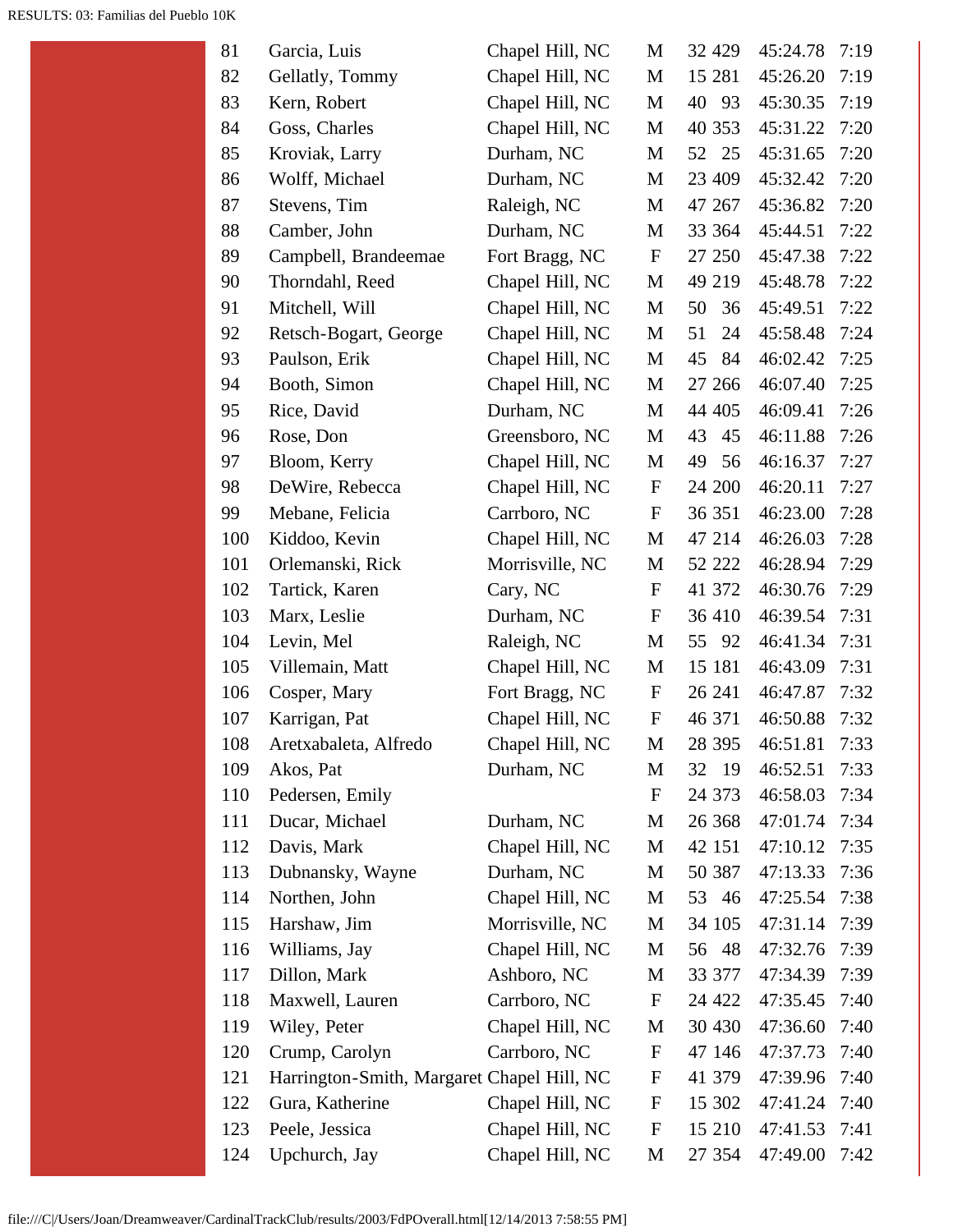| 125 | Wiedey, Jessica     | Granite Falls, NC | F                         | 19<br>-79 | 47:51.27 | 7:42 |
|-----|---------------------|-------------------|---------------------------|-----------|----------|------|
| 126 | Mars, Or            | Chapel Hill, NC   | $\mathbf{M}$              | 35 243    | 47:56.24 | 7:43 |
| 127 | Beard, Bill         | Chapel Hill, NC   | M                         | 51 323    | 47:58.44 | 7:43 |
| 128 | Stevens, Rachel     | Chapel Hill, NC   | $\mathbf F$               | 30<br>-16 | 47:58.80 | 7:43 |
| 129 | Bunkers, Shelly     | Fort Bragg, NC    | $\boldsymbol{F}$          | 32 245    | 47:59.18 | 7:43 |
| 130 | Govert, Janine      | Chapel Hill, NC   | $\mathbf F$               | 37 230    | 48:08.11 | 7:45 |
| 131 | Parker, Jon         | Chapel Hill, NC   | M                         | 37 304    | 48:08.44 | 7:45 |
| 132 | Finke, Lothar       | Durham, NC        | M                         | 40 374    | 48:18.81 | 7:47 |
| 133 | Shillito, Andrew    | Chapel Hill, NC   | M                         | 15 282    | 48:19.13 | 7:47 |
| 134 | Ivins, Sally        | Carrboro, NC      | $\mathbf F$               | 47 149    | 48:20.70 | 7:47 |
| 135 | Gualtiere-Reed, Liz | Chapel Hill, NC   | $\mathbf F$               | 35 259    | 48:20.96 | 7:47 |
| 136 | McArdle, Jill       | Chapel Hill, NC   | $\mathbf F$               | 45 173    | 48:23.66 | 7:47 |
| 137 | Vanderwoude, Becky  | Chapel Hill, NC   | $\boldsymbol{F}$          | 35<br>88  | 48:24.03 | 7:47 |
| 138 | Merritt, Kathy      | Chapel Hill, NC   | $\mathbf F$               | 85<br>49  | 48:31.54 | 7:49 |
| 139 | Steele, Karlee      | Durham, NC        | $\mathbf F$               | 29 3 93   | 48:38.29 | 7:50 |
| 140 | Chavez, Gerardo     | Raleigh, NC       | M                         | 27<br>67  | 48:39.71 | 7:50 |
| 141 | Hadar, Janet        | Chapel Hill, NC   | $\mathbf F$               | 35 316    | 48:43.28 | 7:50 |
| 142 | Weaver, Mark        | Chapel Hill, NC   | М                         | 34 425    | 48:44.83 | 7:51 |
| 143 | Myers, Mary Ann     | Carrboro, NC      | $\mathbf F$               | 42 263    | 48:47.93 | 7:51 |
| 144 | Estrada, Bernard    | Chapel Hill, NC   | M                         | 43 276    | 48:52.18 | 7:52 |
| 145 | Ruston, Mark        | Chapel Hill, NC   | M                         | 36 198    | 48:56.15 | 7:53 |
| 146 | Tobin, Chris        | Chapel Hill, NC   | M                         | 38 309    | 48:58.84 | 7:53 |
| 147 | Zadjeika, Gary      | Durham, NC        | M                         | 57 423    | 49:04.91 | 7:54 |
| 148 | Burgard, Sheila     | Chapel Hill, NC   | F                         | 41 338    | 49:08.13 | 7:54 |
| 149 | Smith, Randy        | Chapel Hill, NC   | $\mathbf F$               | 35 193    | 49:11.02 | 7:55 |
| 150 | Pratt, Broc         | Chapel Hill, NC   | M                         | 33 311    | 49:12.17 | 7:55 |
| 151 | Lazorko, Catherine  | Carrboro, NC      | $\mathbf F$               | 39<br>-99 | 49:17.24 | 7:56 |
| 152 | Beach, Neal         | Chapel Hill, NC   | M                         | 48 161    | 49:18.25 | 7:56 |
| 153 | Kolb, Ken           | Carrboro, NC      | M                         | 28 1 26   | 49:20.09 | 7:56 |
| 154 | Morgan, Doug        | Chapel Hill, NC   | M                         | 51 327    | 49:31.44 | 7:58 |
| 155 | Steele, Trey        | Durham, NC        | M                         | 28 394    | 49:37.92 | 7:59 |
| 156 | Pate, Scottie       | Chapel Hill, NC   | $\mathbf F$               | 26 358    | 49:41.89 | 7:60 |
| 157 | Harkins, Heidi      | Chapel Hill, NC   | F                         | 39 211    | 49:52.78 | 8:02 |
| 158 | Mullis, Randy       | Carrboro, NC      | M                         | 43 391    | 49:53.57 | 8:02 |
| 159 | Cocking, Julie      | RALEIGH, NC       | $\mathbf F$               | 32 413    | 49:57.88 | 8:02 |
| 160 | Turner, Mark        | Chapel Hill, NC   | M                         | 35 417    | 49:58.80 | 8:03 |
| 161 | Stiffler, Todd      | Durham, NC        | M                         | 35 324    | 49:59.13 | 8:03 |
| 162 | Booth, Christy      | Chapel Hill, NC   | F                         | 15 265    | 50:04.39 | 8:04 |
| 163 | Briggs, Christina   | Fort Bragg, NC    | $\boldsymbol{\mathrm{F}}$ | 24 247    | 50:07.61 | 8:04 |
| 164 | Young, Randy        | Chapel Hill, NC   | M                         | 42 274    | 50:08.86 | 8:04 |
| 165 | Yoder, Beth         | Durham, NC        | F                         | 23 109    | 50:13.22 | 8:05 |
| 166 | Caston, Melanie     | Chapel Hill, NC   | $\mathbf F$               | 24 159    | 50:15.23 | 8:05 |
| 167 | Barth, Richard      | Chapel Hill, NC   | M                         | 51 121    | 50:21.35 | 8:06 |
| 168 | Moore, Laura        | Hillsborough, NC  | $\boldsymbol{F}$          | 30 412    | 50:21.77 | 8:06 |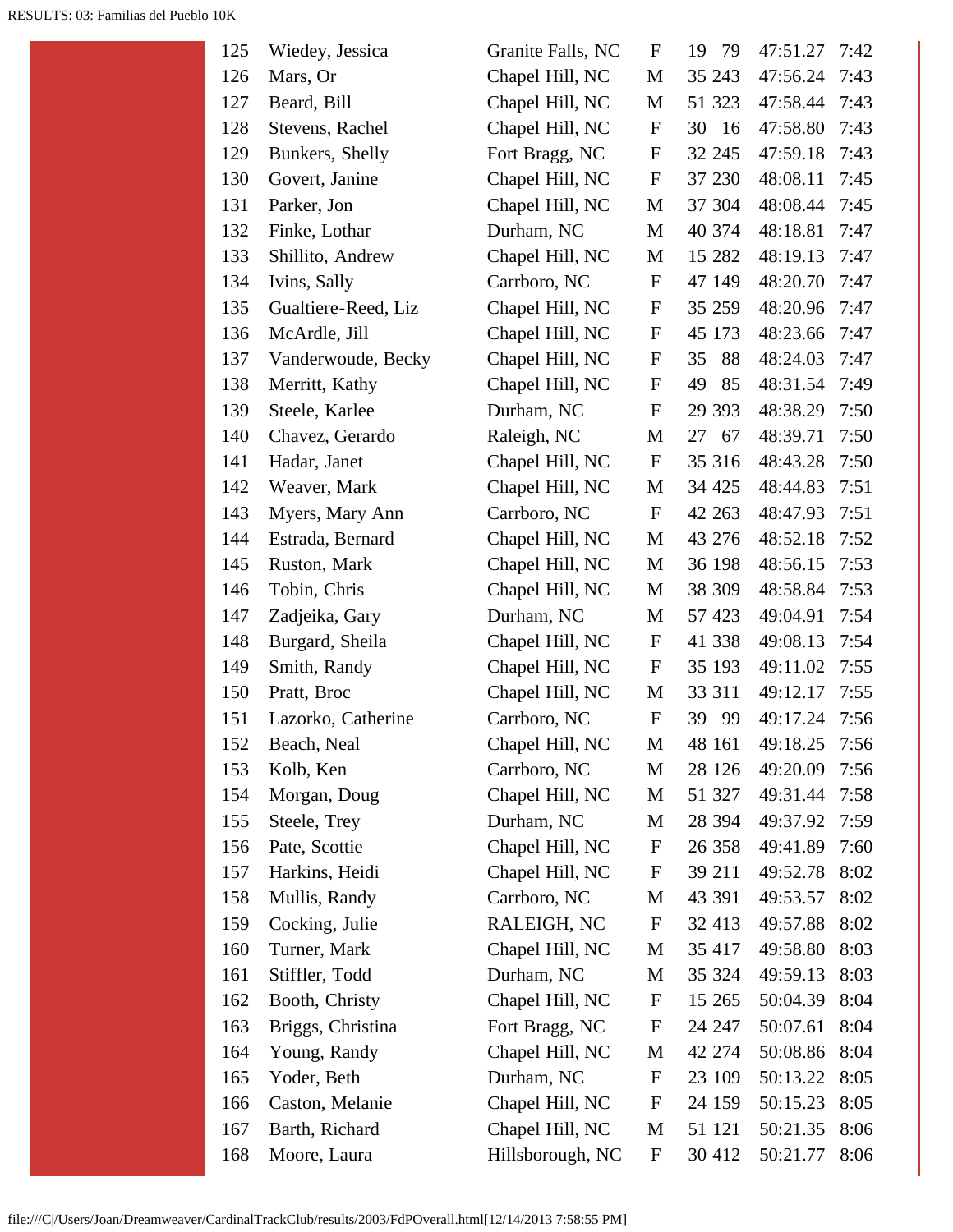H<sub>c</sub>

|                              | 169 | Matta, Marie        | Chapel Hill, NC  | $\boldsymbol{\mathrm{F}}$ | 31 229   | 50:40.61             | 8:09 |
|------------------------------|-----|---------------------|------------------|---------------------------|----------|----------------------|------|
|                              | 170 | Ficks, Phil         | Durham, NC       | M                         | 54 68    | 50:43.00             | 8:10 |
|                              | 171 | Christopher, Bob    | Chapel Hill, NC  | M                         | 53 357   | 50:54.83             | 8:12 |
|                              | 172 | Burns, Woody        | Chapel Hill, NC  | M                         | 38<br>43 | 50:57.73             | 8:12 |
|                              | 173 | Lacava, Gina        | Chapel Hill, NC  | $\mathbf F$               | 36 335   | 50:59.20             | 8:12 |
|                              | 174 | Merrihew, Raymond   | Chapel Hill, NC  | M                         | 34 69    | 51:02.33             | 8:13 |
|                              | 175 | Osborne, Christine  | Chapel Hill, NC  | $\mathbf F$               | 38 303   | 51:07.81             | 8:14 |
|                              | 176 | Haggerty, Jack      | Chapel Hill, NC  | M                         | 58<br>41 | 51:11.94             | 8:14 |
|                              | 177 | Gingrich, Bob       | Carrboro, NC     | M                         | 44 110   | 51:12.77             | 8:15 |
|                              | 178 | Anderson, Cindy     | Carrboro, NC     | $\boldsymbol{\mathrm{F}}$ | 43 332   | 51:32.48             | 8:18 |
|                              | 179 | Murrah, Valerie     | Chapel Hill, NC  | $\boldsymbol{\mathrm{F}}$ | 52 396   | 51:39.06             | 8:19 |
|                              | 180 | Crabill, Robert     | Chapel Hill, NC  | M                         | 37 139   | 51:40.77             | 8:19 |
|                              | 181 | Sierens, Piet       | Carrboro, NC     | M                         | 36 297   | 51:46.29             | 8:20 |
|                              | 182 | Junker, Ellen       | Carrboro, NC     | $\mathbf F$               | 44 65    | 51:48.96             | 8:20 |
|                              | 183 | Sharpless, Ned      | Chapel Hill, NC  | M                         | 37 108   | 51:57.83             | 8:22 |
| <b>Home</b>                  | 184 | Brown, Thomas       | Fayetteville, NC | M                         | 32 120   | 52:02.71             | 8:23 |
| Le Tour de Carrboro          | 185 | Anderson, Peter     | Carrboro, NC     | M                         | 13 333   | 52:04.74             | 8:23 |
| <b>Results &amp; Records</b> | 186 | Rock, Katherine     | Chapel Hill, NC  | $\mathbf F$               | 15 30 6  | 52:05.21             | 8:23 |
|                              | 187 | McKnight, Patricia  | Chapel Hill, NC  | $\mathbf F$               | 39 185   | 52:06.51             | 8:23 |
| <b>Newsletter</b>            | 188 | Easthorn, Laurin    | Chapel Hill, NC  | $\mathbf{F}$              | 39 215   | 52:07.86             | 8:23 |
| <b>Calendar</b>              | 189 | Allio, Theresa      | Chapel Hill, NC  | $\mathbf F$               | 31 130   | 52:10.00             | 8:24 |
| <b>Photos</b>                | 190 | Simmons, Charlene   | Chapel Hill, NC  | $\mathbf F$               | 28 341   | 52:10.92             | 8:24 |
| <b>About CTC</b>             | 191 | Schwankl, Dan       | Siler City, NC   | M                         | 29 271   | 52:11.36             | 8:24 |
| <b>Contact Us</b>            | 192 | Davis, Kathryn      | Chapel Hill, NC  | $\mathbf{F}$              | 29<br>39 | 52:12.97             | 8:24 |
|                              | 193 | Kleinhammes, Alfred | Chapel Hill, NC  | M                         | 52 168   | 52:14.03             | 8:24 |
|                              | 194 | Lauterborn, Bob     | Chapel Hill, NC  | M                         | 67 319   | 52:14.43             | 8:24 |
|                              | 195 | Dawson, Katie       | Chapel Hill, NC  | $\mathbf F$               | 20 188   | 52:20.81             | 8:25 |
|                              | 196 | Wagner, Heather     | Durham, NC       | $\boldsymbol{\mathrm{F}}$ |          | 23 127 52:24.28 8:26 |      |
|                              | 197 | Hutchinson, April   | Greensboro, NC   | $\mathbf{F}$              | 39<br>44 | 52:26.58             | 8:26 |
|                              | 198 | Peters, Yvette      | Chapel Hill, NC  | F                         | 31 204   | 52:27.30             | 8:27 |
|                              | 199 | O'Shanecy, Brenna   | RALEIGH, NC      | $\mathbf F$               | 24<br>17 | 52:43.06             | 8:29 |
|                              | 200 | Slavinsky, Andrew   | Durham, NC       | M                         | 28<br>94 | 52:47.74             | 8:30 |
|                              | 201 | Edwards, Michael    | Chapel Hill, NC  | M                         | 41 216   | 52:50.73             | 8:30 |
|                              | 202 | Islas, Jorge        | Chapel Hill, NC  | M                         | 32 418   | 52:51.08             | 8:30 |
|                              | 203 | Whitsel, Eric       | Chapel Hill, NC  | M                         | 39 384   | 52:55.01             | 8:31 |
|                              | 204 | Peters, Liz         | Durham, NC       | $\mathbf F$               | 26<br>70 | 52:56.32             | 8:31 |
|                              | 205 | West, Walter        | Carrboro, NC     | M                         | 56 275   | 52:59.81             | 8:32 |
|                              | 206 | Harwell, Jane       | Carrboro, NC     | $\mathbf F$               | 40<br>89 | 53:05.05             | 8:33 |
|                              | 207 | Jones, Rodney       | Chapel Hill, NC  | M                         | 54<br>23 | 53:07.52             | 8:33 |
|                              | 208 | Cogswell, Patricia  | Carrboro, NC     | $\mathbf F$               | 42 112   | 53:11.56             | 8:34 |
|                              | 209 | Paulson, Luke       | Chapel Hill, NC  | M                         | 86<br>11 | 53:22.57             | 8:35 |
|                              | 210 | Yeowell, Heather    | Chapel Hill, NC  | $\mathbf F$               | 63 375   | 53:24.52             | 8:36 |
|                              | 211 | Mickelson, Rhonda   | Durham, NC       | F                         | 49 260   | 53:25.95             | 8:36 |
|                              | 212 | Dominguez, Rafael   | Chapel Hill, NC  | M                         | 32 388   | 53:32.05             | 8:37 |
|                              |     |                     |                  |                           |          |                      |      |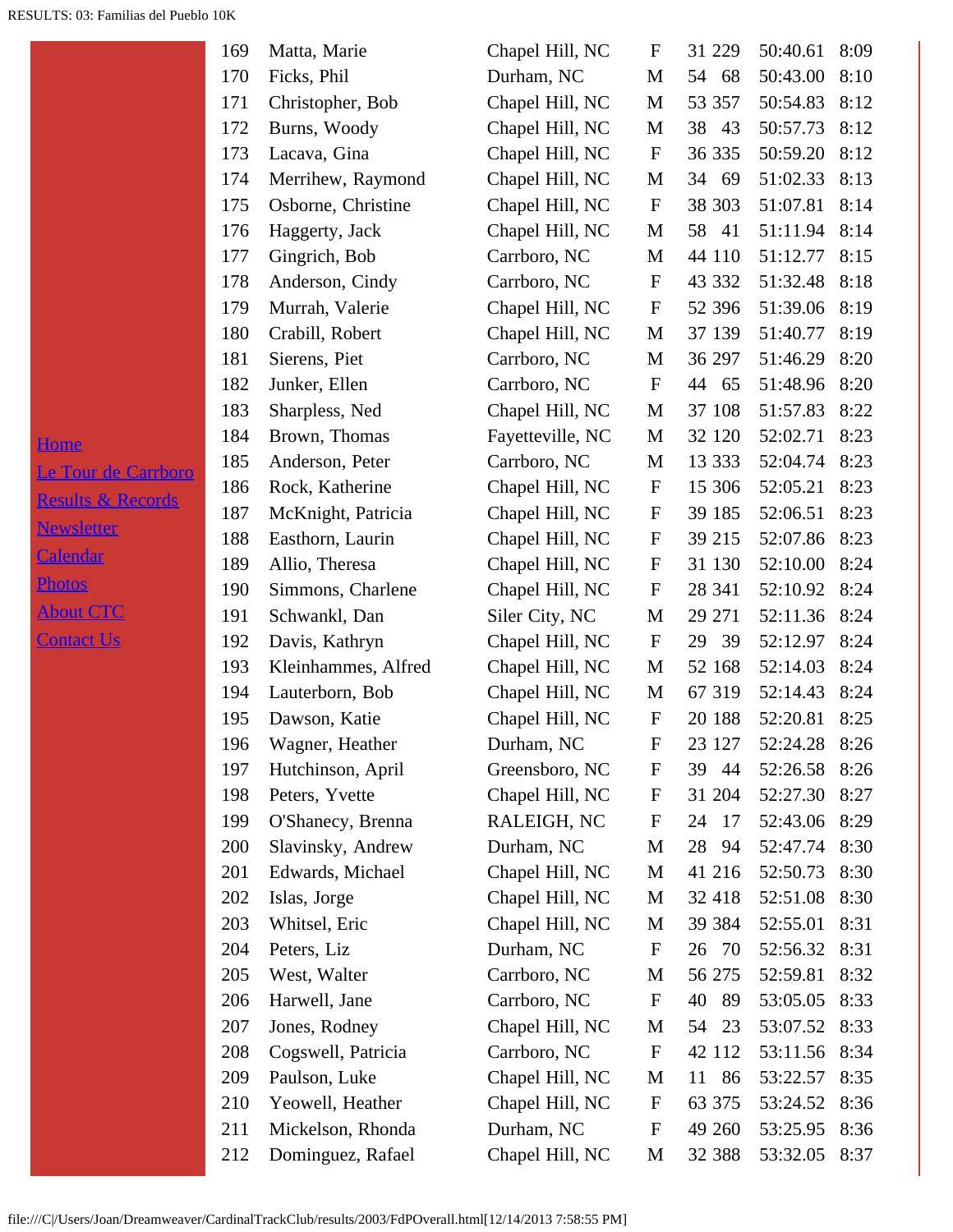| 214<br>Chapel Hill, NC<br>${\bf F}$<br>53:36.50<br>8:38<br>Ruston, Dawn<br>36 189<br>215<br>Chapel Hill, NC<br>53:39.03<br>Dareff, Brooks<br>M<br>46 148<br>8:38<br>Chapel Hill, NC<br>$\boldsymbol{\mathrm{F}}$<br>216<br>Witte, Rebecca<br>25 29 3<br>53:41.08<br>8:38<br>217<br>RALEIGH, NC<br>53:45.31<br>8:39<br>Julian, Armand<br>M<br>40 380<br>218<br>8:39<br>Russell, Brian<br>Durham, NC<br>45 183<br>53:47.27<br>M<br>219<br>Chapel Hill, NC<br>$\mathbf F$<br>Agresto, Meghan<br>29 4 28<br>53:55.34<br>8:41<br>220<br>Chapel Hill, NC<br>53:57.17<br>Ollila, Mary<br>$\mathbf F$<br>38 179<br>8:41<br>221<br>54:08.15<br>8:43<br>Lipson, Gary<br>Pittsboro, NC<br>M<br>53 363<br>222<br>Clossick, Stephen<br>Carrboro, NC<br>M<br>54:09.10<br>8:43<br>36 64<br>223<br>VanArk, Jon<br>Chapel Hill, NC<br>M<br>41 209<br>54:12.05<br>8:43<br>Durham, NC<br>54:17.82<br>224<br>Klein, Laura<br>$\mathbf F$<br>24 122<br>8:44<br>225<br>54:18.62<br>8:44<br>Wallet, Mark<br>Chapel Hill, NC<br>M<br>28 24 6<br>226<br>Chapel Hill, NC<br>$\boldsymbol{\mathrm{F}}$<br>54:22.89<br>Duckworth, Sara<br>25 348<br>8:45<br>227<br>${\bf F}$<br>Tibbs, Vicki<br>Durham, NC<br>30 361<br>54:23.73<br>8:45<br>228<br>54:26.68<br>Ray, Bill<br>Durham, NC<br>46 140<br>8:46<br>M<br>229<br>54:31.46<br>Purves, Harriett<br>Durham, NC<br>$\mathbf F$<br>27 42<br>8:46<br>230<br>$\mathbf F$<br>54:35.83<br>Andrews, Nicole<br>Durham, NC<br>8:47<br>29 117<br>231<br>54:41.34<br>Kylstra, Kimberly<br>Chapel Hill, NC<br>$\boldsymbol{\mathrm{F}}$<br>41 156<br>8:48<br>Chapel Hill, NC<br>53<br>54:51.02<br>232<br>Abram, Josh<br>M<br>8:50<br>15<br>233<br>54:57.36<br>8:51<br>Morrisville, NC<br>M<br>30 312<br>Cannon, Lamont<br>234<br>54:58.93<br>Russell, Lori<br>Durham, NC<br>$\mathbf F$<br>40 182<br>8:51<br>235<br>Chapel Hill, NC<br>$\boldsymbol{\mathrm{F}}$<br>39 171<br>55:02.99<br>8:52<br>Van Ark, Gwen<br>236<br>Chapel Hill, NC<br>8:52<br>Benson, Gerald<br>76<br>55:06.94<br>M<br>44<br>237<br>55:18.07<br>8:54<br>Olson, Susan<br>Durham, NC<br>$\mathbf F$<br>37 416<br>238<br>8:54<br>Gibson, Tyler<br>Efland, NC<br>16 25 2<br>55:19.14<br>M<br>239<br>Lougee, Dennis<br>Durham, NC<br>M<br>37 190<br>55:22.08<br>8:55<br>240<br>Cummings, Stirling<br>Chapel Hill, NC<br>M<br>36 292<br>55:29.26<br>8:56<br>241<br>Chapel Hill, NC<br>28 291<br>55:29.78<br>8:56<br>Woolson, Sandra<br>$\mathbf F$<br>242<br>Chapel Hill, NC<br>Sears, Patrick<br>36 277<br>55:30.48<br>8:56<br>M<br>243<br>Millar, Anna<br>Chapel Hill, NC<br>$\boldsymbol{\mathrm{F}}$<br>55:31.89<br>8:56<br>34 136<br>244<br>Hadler, Wayne<br>Chapel Hill, NC<br>60<br>55:32.43<br>8:56<br>M<br>49<br>245<br>Colburn, Kate<br>Carrboro, NC<br>$\boldsymbol{F}$<br>59<br>55:32.86<br>8:56<br>46<br>246<br>Duran, Kristen<br>Carrboro, NC<br>55:44.65<br>8:58<br>F<br>24 3 8 3<br>Chapel Hill, NC<br>247<br>West, Kristin<br>$\mathbf F$<br>23 398<br>55:44.92<br>8:58<br>248<br>Hessling, Peter<br>Durham, NC<br>73<br>55:45.79<br>8:58<br>М<br>51<br>Cassidy, Elizabeth<br>249<br>Durham, NC<br>$\mathbf F$<br>26 4 26<br>55:46.25<br>8:59<br>250<br>Thomas, Shannon<br>Durham, NC<br>$\boldsymbol{\mathrm{F}}$<br>29 4 27<br>55:46.62<br>8:59<br>251<br>Bueno, Diane<br>Raleigh, NC<br>$\boldsymbol{\mathrm{F}}$<br>41 424<br>55:51.66<br>8:59<br>Chapel Hill, NC<br>252<br>Cline, Cam<br>41 128<br>55:53.02<br>8:60<br>F<br>253<br>Norton, Roderick<br>Alpharetta, GA<br>M<br>43 184<br>55:53.82<br>8:60<br>254<br>Wiedey, Charlie<br>Granite Falls, NC<br>55:59.25<br>M<br>53<br>- 78<br>9:01<br>255<br>Chapel Hill, NC<br>M<br>Whitford, Bill<br>44 404<br>56:05.96<br>9:02<br>56:10.08<br>256<br>M<br>58 125<br>9:02 | 213 | Hardy, Jennifer | Chapel Hill, NC | F | 30 195 | 53:32.81 | 8:37 |
|----------------------------------------------------------------------------------------------------------------------------------------------------------------------------------------------------------------------------------------------------------------------------------------------------------------------------------------------------------------------------------------------------------------------------------------------------------------------------------------------------------------------------------------------------------------------------------------------------------------------------------------------------------------------------------------------------------------------------------------------------------------------------------------------------------------------------------------------------------------------------------------------------------------------------------------------------------------------------------------------------------------------------------------------------------------------------------------------------------------------------------------------------------------------------------------------------------------------------------------------------------------------------------------------------------------------------------------------------------------------------------------------------------------------------------------------------------------------------------------------------------------------------------------------------------------------------------------------------------------------------------------------------------------------------------------------------------------------------------------------------------------------------------------------------------------------------------------------------------------------------------------------------------------------------------------------------------------------------------------------------------------------------------------------------------------------------------------------------------------------------------------------------------------------------------------------------------------------------------------------------------------------------------------------------------------------------------------------------------------------------------------------------------------------------------------------------------------------------------------------------------------------------------------------------------------------------------------------------------------------------------------------------------------------------------------------------------------------------------------------------------------------------------------------------------------------------------------------------------------------------------------------------------------------------------------------------------------------------------------------------------------------------------------------------------------------------------------------------------------------------------------------------------------------------------------------------------------------------------------------------------------------------------------------------------------------------------------------------------------------------------------------------------------------------------------------------------------------------------------------------------------------------------------------------------------------------------------------------------------------------------------------------------------------------------------------------------------------------|-----|-----------------|-----------------|---|--------|----------|------|
|                                                                                                                                                                                                                                                                                                                                                                                                                                                                                                                                                                                                                                                                                                                                                                                                                                                                                                                                                                                                                                                                                                                                                                                                                                                                                                                                                                                                                                                                                                                                                                                                                                                                                                                                                                                                                                                                                                                                                                                                                                                                                                                                                                                                                                                                                                                                                                                                                                                                                                                                                                                                                                                                                                                                                                                                                                                                                                                                                                                                                                                                                                                                                                                                                                                                                                                                                                                                                                                                                                                                                                                                                                                                                                                            |     |                 |                 |   |        |          |      |
|                                                                                                                                                                                                                                                                                                                                                                                                                                                                                                                                                                                                                                                                                                                                                                                                                                                                                                                                                                                                                                                                                                                                                                                                                                                                                                                                                                                                                                                                                                                                                                                                                                                                                                                                                                                                                                                                                                                                                                                                                                                                                                                                                                                                                                                                                                                                                                                                                                                                                                                                                                                                                                                                                                                                                                                                                                                                                                                                                                                                                                                                                                                                                                                                                                                                                                                                                                                                                                                                                                                                                                                                                                                                                                                            |     |                 |                 |   |        |          |      |
|                                                                                                                                                                                                                                                                                                                                                                                                                                                                                                                                                                                                                                                                                                                                                                                                                                                                                                                                                                                                                                                                                                                                                                                                                                                                                                                                                                                                                                                                                                                                                                                                                                                                                                                                                                                                                                                                                                                                                                                                                                                                                                                                                                                                                                                                                                                                                                                                                                                                                                                                                                                                                                                                                                                                                                                                                                                                                                                                                                                                                                                                                                                                                                                                                                                                                                                                                                                                                                                                                                                                                                                                                                                                                                                            |     |                 |                 |   |        |          |      |
|                                                                                                                                                                                                                                                                                                                                                                                                                                                                                                                                                                                                                                                                                                                                                                                                                                                                                                                                                                                                                                                                                                                                                                                                                                                                                                                                                                                                                                                                                                                                                                                                                                                                                                                                                                                                                                                                                                                                                                                                                                                                                                                                                                                                                                                                                                                                                                                                                                                                                                                                                                                                                                                                                                                                                                                                                                                                                                                                                                                                                                                                                                                                                                                                                                                                                                                                                                                                                                                                                                                                                                                                                                                                                                                            |     |                 |                 |   |        |          |      |
|                                                                                                                                                                                                                                                                                                                                                                                                                                                                                                                                                                                                                                                                                                                                                                                                                                                                                                                                                                                                                                                                                                                                                                                                                                                                                                                                                                                                                                                                                                                                                                                                                                                                                                                                                                                                                                                                                                                                                                                                                                                                                                                                                                                                                                                                                                                                                                                                                                                                                                                                                                                                                                                                                                                                                                                                                                                                                                                                                                                                                                                                                                                                                                                                                                                                                                                                                                                                                                                                                                                                                                                                                                                                                                                            |     |                 |                 |   |        |          |      |
|                                                                                                                                                                                                                                                                                                                                                                                                                                                                                                                                                                                                                                                                                                                                                                                                                                                                                                                                                                                                                                                                                                                                                                                                                                                                                                                                                                                                                                                                                                                                                                                                                                                                                                                                                                                                                                                                                                                                                                                                                                                                                                                                                                                                                                                                                                                                                                                                                                                                                                                                                                                                                                                                                                                                                                                                                                                                                                                                                                                                                                                                                                                                                                                                                                                                                                                                                                                                                                                                                                                                                                                                                                                                                                                            |     |                 |                 |   |        |          |      |
|                                                                                                                                                                                                                                                                                                                                                                                                                                                                                                                                                                                                                                                                                                                                                                                                                                                                                                                                                                                                                                                                                                                                                                                                                                                                                                                                                                                                                                                                                                                                                                                                                                                                                                                                                                                                                                                                                                                                                                                                                                                                                                                                                                                                                                                                                                                                                                                                                                                                                                                                                                                                                                                                                                                                                                                                                                                                                                                                                                                                                                                                                                                                                                                                                                                                                                                                                                                                                                                                                                                                                                                                                                                                                                                            |     |                 |                 |   |        |          |      |
|                                                                                                                                                                                                                                                                                                                                                                                                                                                                                                                                                                                                                                                                                                                                                                                                                                                                                                                                                                                                                                                                                                                                                                                                                                                                                                                                                                                                                                                                                                                                                                                                                                                                                                                                                                                                                                                                                                                                                                                                                                                                                                                                                                                                                                                                                                                                                                                                                                                                                                                                                                                                                                                                                                                                                                                                                                                                                                                                                                                                                                                                                                                                                                                                                                                                                                                                                                                                                                                                                                                                                                                                                                                                                                                            |     |                 |                 |   |        |          |      |
|                                                                                                                                                                                                                                                                                                                                                                                                                                                                                                                                                                                                                                                                                                                                                                                                                                                                                                                                                                                                                                                                                                                                                                                                                                                                                                                                                                                                                                                                                                                                                                                                                                                                                                                                                                                                                                                                                                                                                                                                                                                                                                                                                                                                                                                                                                                                                                                                                                                                                                                                                                                                                                                                                                                                                                                                                                                                                                                                                                                                                                                                                                                                                                                                                                                                                                                                                                                                                                                                                                                                                                                                                                                                                                                            |     |                 |                 |   |        |          |      |
|                                                                                                                                                                                                                                                                                                                                                                                                                                                                                                                                                                                                                                                                                                                                                                                                                                                                                                                                                                                                                                                                                                                                                                                                                                                                                                                                                                                                                                                                                                                                                                                                                                                                                                                                                                                                                                                                                                                                                                                                                                                                                                                                                                                                                                                                                                                                                                                                                                                                                                                                                                                                                                                                                                                                                                                                                                                                                                                                                                                                                                                                                                                                                                                                                                                                                                                                                                                                                                                                                                                                                                                                                                                                                                                            |     |                 |                 |   |        |          |      |
|                                                                                                                                                                                                                                                                                                                                                                                                                                                                                                                                                                                                                                                                                                                                                                                                                                                                                                                                                                                                                                                                                                                                                                                                                                                                                                                                                                                                                                                                                                                                                                                                                                                                                                                                                                                                                                                                                                                                                                                                                                                                                                                                                                                                                                                                                                                                                                                                                                                                                                                                                                                                                                                                                                                                                                                                                                                                                                                                                                                                                                                                                                                                                                                                                                                                                                                                                                                                                                                                                                                                                                                                                                                                                                                            |     |                 |                 |   |        |          |      |
|                                                                                                                                                                                                                                                                                                                                                                                                                                                                                                                                                                                                                                                                                                                                                                                                                                                                                                                                                                                                                                                                                                                                                                                                                                                                                                                                                                                                                                                                                                                                                                                                                                                                                                                                                                                                                                                                                                                                                                                                                                                                                                                                                                                                                                                                                                                                                                                                                                                                                                                                                                                                                                                                                                                                                                                                                                                                                                                                                                                                                                                                                                                                                                                                                                                                                                                                                                                                                                                                                                                                                                                                                                                                                                                            |     |                 |                 |   |        |          |      |
|                                                                                                                                                                                                                                                                                                                                                                                                                                                                                                                                                                                                                                                                                                                                                                                                                                                                                                                                                                                                                                                                                                                                                                                                                                                                                                                                                                                                                                                                                                                                                                                                                                                                                                                                                                                                                                                                                                                                                                                                                                                                                                                                                                                                                                                                                                                                                                                                                                                                                                                                                                                                                                                                                                                                                                                                                                                                                                                                                                                                                                                                                                                                                                                                                                                                                                                                                                                                                                                                                                                                                                                                                                                                                                                            |     |                 |                 |   |        |          |      |
|                                                                                                                                                                                                                                                                                                                                                                                                                                                                                                                                                                                                                                                                                                                                                                                                                                                                                                                                                                                                                                                                                                                                                                                                                                                                                                                                                                                                                                                                                                                                                                                                                                                                                                                                                                                                                                                                                                                                                                                                                                                                                                                                                                                                                                                                                                                                                                                                                                                                                                                                                                                                                                                                                                                                                                                                                                                                                                                                                                                                                                                                                                                                                                                                                                                                                                                                                                                                                                                                                                                                                                                                                                                                                                                            |     |                 |                 |   |        |          |      |
|                                                                                                                                                                                                                                                                                                                                                                                                                                                                                                                                                                                                                                                                                                                                                                                                                                                                                                                                                                                                                                                                                                                                                                                                                                                                                                                                                                                                                                                                                                                                                                                                                                                                                                                                                                                                                                                                                                                                                                                                                                                                                                                                                                                                                                                                                                                                                                                                                                                                                                                                                                                                                                                                                                                                                                                                                                                                                                                                                                                                                                                                                                                                                                                                                                                                                                                                                                                                                                                                                                                                                                                                                                                                                                                            |     |                 |                 |   |        |          |      |
|                                                                                                                                                                                                                                                                                                                                                                                                                                                                                                                                                                                                                                                                                                                                                                                                                                                                                                                                                                                                                                                                                                                                                                                                                                                                                                                                                                                                                                                                                                                                                                                                                                                                                                                                                                                                                                                                                                                                                                                                                                                                                                                                                                                                                                                                                                                                                                                                                                                                                                                                                                                                                                                                                                                                                                                                                                                                                                                                                                                                                                                                                                                                                                                                                                                                                                                                                                                                                                                                                                                                                                                                                                                                                                                            |     |                 |                 |   |        |          |      |
|                                                                                                                                                                                                                                                                                                                                                                                                                                                                                                                                                                                                                                                                                                                                                                                                                                                                                                                                                                                                                                                                                                                                                                                                                                                                                                                                                                                                                                                                                                                                                                                                                                                                                                                                                                                                                                                                                                                                                                                                                                                                                                                                                                                                                                                                                                                                                                                                                                                                                                                                                                                                                                                                                                                                                                                                                                                                                                                                                                                                                                                                                                                                                                                                                                                                                                                                                                                                                                                                                                                                                                                                                                                                                                                            |     |                 |                 |   |        |          |      |
|                                                                                                                                                                                                                                                                                                                                                                                                                                                                                                                                                                                                                                                                                                                                                                                                                                                                                                                                                                                                                                                                                                                                                                                                                                                                                                                                                                                                                                                                                                                                                                                                                                                                                                                                                                                                                                                                                                                                                                                                                                                                                                                                                                                                                                                                                                                                                                                                                                                                                                                                                                                                                                                                                                                                                                                                                                                                                                                                                                                                                                                                                                                                                                                                                                                                                                                                                                                                                                                                                                                                                                                                                                                                                                                            |     |                 |                 |   |        |          |      |
|                                                                                                                                                                                                                                                                                                                                                                                                                                                                                                                                                                                                                                                                                                                                                                                                                                                                                                                                                                                                                                                                                                                                                                                                                                                                                                                                                                                                                                                                                                                                                                                                                                                                                                                                                                                                                                                                                                                                                                                                                                                                                                                                                                                                                                                                                                                                                                                                                                                                                                                                                                                                                                                                                                                                                                                                                                                                                                                                                                                                                                                                                                                                                                                                                                                                                                                                                                                                                                                                                                                                                                                                                                                                                                                            |     |                 |                 |   |        |          |      |
|                                                                                                                                                                                                                                                                                                                                                                                                                                                                                                                                                                                                                                                                                                                                                                                                                                                                                                                                                                                                                                                                                                                                                                                                                                                                                                                                                                                                                                                                                                                                                                                                                                                                                                                                                                                                                                                                                                                                                                                                                                                                                                                                                                                                                                                                                                                                                                                                                                                                                                                                                                                                                                                                                                                                                                                                                                                                                                                                                                                                                                                                                                                                                                                                                                                                                                                                                                                                                                                                                                                                                                                                                                                                                                                            |     |                 |                 |   |        |          |      |
|                                                                                                                                                                                                                                                                                                                                                                                                                                                                                                                                                                                                                                                                                                                                                                                                                                                                                                                                                                                                                                                                                                                                                                                                                                                                                                                                                                                                                                                                                                                                                                                                                                                                                                                                                                                                                                                                                                                                                                                                                                                                                                                                                                                                                                                                                                                                                                                                                                                                                                                                                                                                                                                                                                                                                                                                                                                                                                                                                                                                                                                                                                                                                                                                                                                                                                                                                                                                                                                                                                                                                                                                                                                                                                                            |     |                 |                 |   |        |          |      |
|                                                                                                                                                                                                                                                                                                                                                                                                                                                                                                                                                                                                                                                                                                                                                                                                                                                                                                                                                                                                                                                                                                                                                                                                                                                                                                                                                                                                                                                                                                                                                                                                                                                                                                                                                                                                                                                                                                                                                                                                                                                                                                                                                                                                                                                                                                                                                                                                                                                                                                                                                                                                                                                                                                                                                                                                                                                                                                                                                                                                                                                                                                                                                                                                                                                                                                                                                                                                                                                                                                                                                                                                                                                                                                                            |     |                 |                 |   |        |          |      |
|                                                                                                                                                                                                                                                                                                                                                                                                                                                                                                                                                                                                                                                                                                                                                                                                                                                                                                                                                                                                                                                                                                                                                                                                                                                                                                                                                                                                                                                                                                                                                                                                                                                                                                                                                                                                                                                                                                                                                                                                                                                                                                                                                                                                                                                                                                                                                                                                                                                                                                                                                                                                                                                                                                                                                                                                                                                                                                                                                                                                                                                                                                                                                                                                                                                                                                                                                                                                                                                                                                                                                                                                                                                                                                                            |     |                 |                 |   |        |          |      |
|                                                                                                                                                                                                                                                                                                                                                                                                                                                                                                                                                                                                                                                                                                                                                                                                                                                                                                                                                                                                                                                                                                                                                                                                                                                                                                                                                                                                                                                                                                                                                                                                                                                                                                                                                                                                                                                                                                                                                                                                                                                                                                                                                                                                                                                                                                                                                                                                                                                                                                                                                                                                                                                                                                                                                                                                                                                                                                                                                                                                                                                                                                                                                                                                                                                                                                                                                                                                                                                                                                                                                                                                                                                                                                                            |     |                 |                 |   |        |          |      |
|                                                                                                                                                                                                                                                                                                                                                                                                                                                                                                                                                                                                                                                                                                                                                                                                                                                                                                                                                                                                                                                                                                                                                                                                                                                                                                                                                                                                                                                                                                                                                                                                                                                                                                                                                                                                                                                                                                                                                                                                                                                                                                                                                                                                                                                                                                                                                                                                                                                                                                                                                                                                                                                                                                                                                                                                                                                                                                                                                                                                                                                                                                                                                                                                                                                                                                                                                                                                                                                                                                                                                                                                                                                                                                                            |     |                 |                 |   |        |          |      |
|                                                                                                                                                                                                                                                                                                                                                                                                                                                                                                                                                                                                                                                                                                                                                                                                                                                                                                                                                                                                                                                                                                                                                                                                                                                                                                                                                                                                                                                                                                                                                                                                                                                                                                                                                                                                                                                                                                                                                                                                                                                                                                                                                                                                                                                                                                                                                                                                                                                                                                                                                                                                                                                                                                                                                                                                                                                                                                                                                                                                                                                                                                                                                                                                                                                                                                                                                                                                                                                                                                                                                                                                                                                                                                                            |     |                 |                 |   |        |          |      |
|                                                                                                                                                                                                                                                                                                                                                                                                                                                                                                                                                                                                                                                                                                                                                                                                                                                                                                                                                                                                                                                                                                                                                                                                                                                                                                                                                                                                                                                                                                                                                                                                                                                                                                                                                                                                                                                                                                                                                                                                                                                                                                                                                                                                                                                                                                                                                                                                                                                                                                                                                                                                                                                                                                                                                                                                                                                                                                                                                                                                                                                                                                                                                                                                                                                                                                                                                                                                                                                                                                                                                                                                                                                                                                                            |     |                 |                 |   |        |          |      |
|                                                                                                                                                                                                                                                                                                                                                                                                                                                                                                                                                                                                                                                                                                                                                                                                                                                                                                                                                                                                                                                                                                                                                                                                                                                                                                                                                                                                                                                                                                                                                                                                                                                                                                                                                                                                                                                                                                                                                                                                                                                                                                                                                                                                                                                                                                                                                                                                                                                                                                                                                                                                                                                                                                                                                                                                                                                                                                                                                                                                                                                                                                                                                                                                                                                                                                                                                                                                                                                                                                                                                                                                                                                                                                                            |     |                 |                 |   |        |          |      |
|                                                                                                                                                                                                                                                                                                                                                                                                                                                                                                                                                                                                                                                                                                                                                                                                                                                                                                                                                                                                                                                                                                                                                                                                                                                                                                                                                                                                                                                                                                                                                                                                                                                                                                                                                                                                                                                                                                                                                                                                                                                                                                                                                                                                                                                                                                                                                                                                                                                                                                                                                                                                                                                                                                                                                                                                                                                                                                                                                                                                                                                                                                                                                                                                                                                                                                                                                                                                                                                                                                                                                                                                                                                                                                                            |     |                 |                 |   |        |          |      |
|                                                                                                                                                                                                                                                                                                                                                                                                                                                                                                                                                                                                                                                                                                                                                                                                                                                                                                                                                                                                                                                                                                                                                                                                                                                                                                                                                                                                                                                                                                                                                                                                                                                                                                                                                                                                                                                                                                                                                                                                                                                                                                                                                                                                                                                                                                                                                                                                                                                                                                                                                                                                                                                                                                                                                                                                                                                                                                                                                                                                                                                                                                                                                                                                                                                                                                                                                                                                                                                                                                                                                                                                                                                                                                                            |     |                 |                 |   |        |          |      |
|                                                                                                                                                                                                                                                                                                                                                                                                                                                                                                                                                                                                                                                                                                                                                                                                                                                                                                                                                                                                                                                                                                                                                                                                                                                                                                                                                                                                                                                                                                                                                                                                                                                                                                                                                                                                                                                                                                                                                                                                                                                                                                                                                                                                                                                                                                                                                                                                                                                                                                                                                                                                                                                                                                                                                                                                                                                                                                                                                                                                                                                                                                                                                                                                                                                                                                                                                                                                                                                                                                                                                                                                                                                                                                                            |     |                 |                 |   |        |          |      |
|                                                                                                                                                                                                                                                                                                                                                                                                                                                                                                                                                                                                                                                                                                                                                                                                                                                                                                                                                                                                                                                                                                                                                                                                                                                                                                                                                                                                                                                                                                                                                                                                                                                                                                                                                                                                                                                                                                                                                                                                                                                                                                                                                                                                                                                                                                                                                                                                                                                                                                                                                                                                                                                                                                                                                                                                                                                                                                                                                                                                                                                                                                                                                                                                                                                                                                                                                                                                                                                                                                                                                                                                                                                                                                                            |     |                 |                 |   |        |          |      |
|                                                                                                                                                                                                                                                                                                                                                                                                                                                                                                                                                                                                                                                                                                                                                                                                                                                                                                                                                                                                                                                                                                                                                                                                                                                                                                                                                                                                                                                                                                                                                                                                                                                                                                                                                                                                                                                                                                                                                                                                                                                                                                                                                                                                                                                                                                                                                                                                                                                                                                                                                                                                                                                                                                                                                                                                                                                                                                                                                                                                                                                                                                                                                                                                                                                                                                                                                                                                                                                                                                                                                                                                                                                                                                                            |     |                 |                 |   |        |          |      |
|                                                                                                                                                                                                                                                                                                                                                                                                                                                                                                                                                                                                                                                                                                                                                                                                                                                                                                                                                                                                                                                                                                                                                                                                                                                                                                                                                                                                                                                                                                                                                                                                                                                                                                                                                                                                                                                                                                                                                                                                                                                                                                                                                                                                                                                                                                                                                                                                                                                                                                                                                                                                                                                                                                                                                                                                                                                                                                                                                                                                                                                                                                                                                                                                                                                                                                                                                                                                                                                                                                                                                                                                                                                                                                                            |     |                 |                 |   |        |          |      |
|                                                                                                                                                                                                                                                                                                                                                                                                                                                                                                                                                                                                                                                                                                                                                                                                                                                                                                                                                                                                                                                                                                                                                                                                                                                                                                                                                                                                                                                                                                                                                                                                                                                                                                                                                                                                                                                                                                                                                                                                                                                                                                                                                                                                                                                                                                                                                                                                                                                                                                                                                                                                                                                                                                                                                                                                                                                                                                                                                                                                                                                                                                                                                                                                                                                                                                                                                                                                                                                                                                                                                                                                                                                                                                                            |     |                 |                 |   |        |          |      |
|                                                                                                                                                                                                                                                                                                                                                                                                                                                                                                                                                                                                                                                                                                                                                                                                                                                                                                                                                                                                                                                                                                                                                                                                                                                                                                                                                                                                                                                                                                                                                                                                                                                                                                                                                                                                                                                                                                                                                                                                                                                                                                                                                                                                                                                                                                                                                                                                                                                                                                                                                                                                                                                                                                                                                                                                                                                                                                                                                                                                                                                                                                                                                                                                                                                                                                                                                                                                                                                                                                                                                                                                                                                                                                                            |     |                 |                 |   |        |          |      |
|                                                                                                                                                                                                                                                                                                                                                                                                                                                                                                                                                                                                                                                                                                                                                                                                                                                                                                                                                                                                                                                                                                                                                                                                                                                                                                                                                                                                                                                                                                                                                                                                                                                                                                                                                                                                                                                                                                                                                                                                                                                                                                                                                                                                                                                                                                                                                                                                                                                                                                                                                                                                                                                                                                                                                                                                                                                                                                                                                                                                                                                                                                                                                                                                                                                                                                                                                                                                                                                                                                                                                                                                                                                                                                                            |     |                 |                 |   |        |          |      |
|                                                                                                                                                                                                                                                                                                                                                                                                                                                                                                                                                                                                                                                                                                                                                                                                                                                                                                                                                                                                                                                                                                                                                                                                                                                                                                                                                                                                                                                                                                                                                                                                                                                                                                                                                                                                                                                                                                                                                                                                                                                                                                                                                                                                                                                                                                                                                                                                                                                                                                                                                                                                                                                                                                                                                                                                                                                                                                                                                                                                                                                                                                                                                                                                                                                                                                                                                                                                                                                                                                                                                                                                                                                                                                                            |     |                 |                 |   |        |          |      |
|                                                                                                                                                                                                                                                                                                                                                                                                                                                                                                                                                                                                                                                                                                                                                                                                                                                                                                                                                                                                                                                                                                                                                                                                                                                                                                                                                                                                                                                                                                                                                                                                                                                                                                                                                                                                                                                                                                                                                                                                                                                                                                                                                                                                                                                                                                                                                                                                                                                                                                                                                                                                                                                                                                                                                                                                                                                                                                                                                                                                                                                                                                                                                                                                                                                                                                                                                                                                                                                                                                                                                                                                                                                                                                                            |     |                 |                 |   |        |          |      |
|                                                                                                                                                                                                                                                                                                                                                                                                                                                                                                                                                                                                                                                                                                                                                                                                                                                                                                                                                                                                                                                                                                                                                                                                                                                                                                                                                                                                                                                                                                                                                                                                                                                                                                                                                                                                                                                                                                                                                                                                                                                                                                                                                                                                                                                                                                                                                                                                                                                                                                                                                                                                                                                                                                                                                                                                                                                                                                                                                                                                                                                                                                                                                                                                                                                                                                                                                                                                                                                                                                                                                                                                                                                                                                                            |     |                 |                 |   |        |          |      |
|                                                                                                                                                                                                                                                                                                                                                                                                                                                                                                                                                                                                                                                                                                                                                                                                                                                                                                                                                                                                                                                                                                                                                                                                                                                                                                                                                                                                                                                                                                                                                                                                                                                                                                                                                                                                                                                                                                                                                                                                                                                                                                                                                                                                                                                                                                                                                                                                                                                                                                                                                                                                                                                                                                                                                                                                                                                                                                                                                                                                                                                                                                                                                                                                                                                                                                                                                                                                                                                                                                                                                                                                                                                                                                                            |     |                 |                 |   |        |          |      |
|                                                                                                                                                                                                                                                                                                                                                                                                                                                                                                                                                                                                                                                                                                                                                                                                                                                                                                                                                                                                                                                                                                                                                                                                                                                                                                                                                                                                                                                                                                                                                                                                                                                                                                                                                                                                                                                                                                                                                                                                                                                                                                                                                                                                                                                                                                                                                                                                                                                                                                                                                                                                                                                                                                                                                                                                                                                                                                                                                                                                                                                                                                                                                                                                                                                                                                                                                                                                                                                                                                                                                                                                                                                                                                                            |     |                 |                 |   |        |          |      |
|                                                                                                                                                                                                                                                                                                                                                                                                                                                                                                                                                                                                                                                                                                                                                                                                                                                                                                                                                                                                                                                                                                                                                                                                                                                                                                                                                                                                                                                                                                                                                                                                                                                                                                                                                                                                                                                                                                                                                                                                                                                                                                                                                                                                                                                                                                                                                                                                                                                                                                                                                                                                                                                                                                                                                                                                                                                                                                                                                                                                                                                                                                                                                                                                                                                                                                                                                                                                                                                                                                                                                                                                                                                                                                                            |     | Chrisman, Allan | Chapel Hill, NC |   |        |          |      |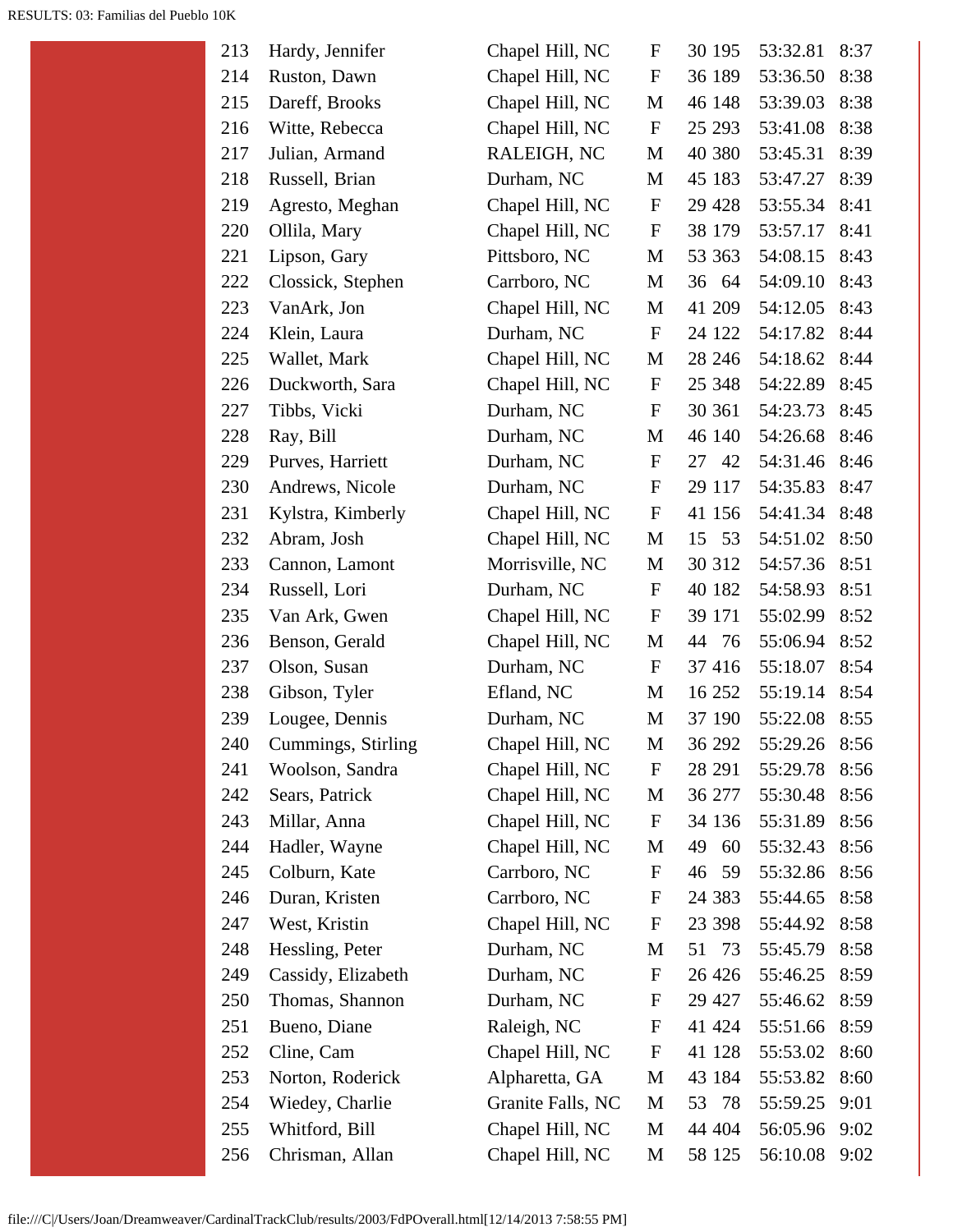| 257 | Matta, Jeff           | Chapel Hill, NC   | M            | 35 228     | 56:12.50 | 9:03 |
|-----|-----------------------|-------------------|--------------|------------|----------|------|
| 258 | Harward, Shannon      | Chapel Hill, NC   | $\mathbf{M}$ | 29 347     | 56:16.68 | 9:03 |
| 259 | Phillips, J.C.        | Chapel Hill, NC   | M            | 50 400     | 56:17.00 | 9:03 |
| 260 | Hernandez, Jaime      | Chapel Hill, NC   | M            | 46 344     | 56:17.65 | 9:04 |
| 261 | Wiggins, Beverly      | Pittsboro, NC     | $\mathbf F$  | 52 197     | 56:29.45 | 9:05 |
| 262 | Garbutt, Sharon       | Pittsboro, NC     | $\mathbf F$  | 53 257     | 56:29.84 | 9:06 |
| 263 | Kinahan, Brian        | Chapel Hill, NC   | M            | 50 376     | 56:39.28 | 9:07 |
| 264 | Henderson, Karla      | Durham, NC        | $\mathbf F$  | 53 285     | 56:41.95 | 9:07 |
| 265 | Rudin, Richard        | Livingston, NJ    | M            | 59 415     | 56:45.17 | 9:08 |
| 266 | Funes, Heather        | Chapel Hill, NC   | $\mathbf F$  | 31 155     | 57:01.66 | 9:11 |
| 267 | Millar, James         | Chapel Hill, NC   | M            | 35 138     | 57:05.59 | 9:11 |
| 268 | Kiser, Adam           | Chapel Hill, NC   | M            | 30 339     | 57:06.59 | 9:11 |
| 269 | Trum, Chris           | Carrboro, NC      | M            | 35 340     | 57:06.90 | 9:12 |
| 270 | Finnell, Alice        | Chapel Hill, NC   | $\mathbf{F}$ | 51<br>34   | 57:19.40 | 9:14 |
| 271 | Libby, Karen          | Carrboro, NC      | $\mathbf F$  | 97<br>25   | 57:20.39 | 9:14 |
| 272 | Anderson, Leigh       | Chapel Hill, NC   | $\mathbf F$  | 44 172     | 57:23.58 | 9:14 |
| 273 | Knorr, Heather        | Chapel Hill, NC   | $\mathbf F$  | 22 24 2    | 57:24.97 | 9:14 |
| 274 | McDaniel, Sarah       | Carrboro, NC      | $\mathbf F$  | 27<br>75   | 57:35.81 | 9:16 |
| 275 | McDaniel, Phillip     | Carrboro, NC      | M            | 74<br>27   | 57:36.65 | 9:16 |
| 276 | Biggers, Leigh        | Durham, NC        | $\mathbf F$  | 24 289     | 57:37.02 | 9:16 |
| 277 | Nicholls, Helen       | Chapel Hill, NC   | $\mathbf F$  | 40 320     | 57:47.34 | 9:18 |
| 278 | Hunt, Anita           | Durham, NC        | $\mathbf F$  | 38 328     | 57:49.63 | 9:18 |
| 279 | Gillespie, Roxanne    | Chapel Hill, NC   | $\mathbf F$  | 26<br>- 90 | 57:49.96 | 9:18 |
| 280 | Beane, Richard        | Chapel Hill, NC   | M            | 64 330     | 57:53.84 | 9:19 |
| 281 | Hunt, Ralph           | Durham, NC        | M            | 39 329     | 57:54.32 | 9:19 |
| 282 | REYNOLDS, RUFUS       | Chapel Hill, NC   | M            | 36 38 6    | 57:58.93 | 9:20 |
| 283 | Whitman, Amanda       | Chapel Hill, NC   | $\mathbf F$  | 77<br>21   | 58:01.35 | 9:20 |
| 284 | Acuff, Mark           | Chapel Hill, NC   | M            | 50 342     | 58:01.70 | 9:20 |
| 285 | Horton, Julie         | Chapel Hill, NC   | F            | 47 322     | 58:05.58 | 9:21 |
| 286 | Adams, Jennifer       | Pittsboro, NC     | F            | 27 118     | 58:07.08 | 9:21 |
| 287 | Eschelbach, Katherine | Carrboro, NC      | F            | 24 129     | 58:14.00 | 9:22 |
| 288 | Gingerich, Teresa     | Chapel Hill, NC   | F            | 43 114     | 58:21.73 | 9:24 |
| 289 | Szzypinski, Elizabeth | Chapel Hill, NC   | F            | - 80<br>35 | 58:22.08 | 9:24 |
| 290 | Rosenberg, Nora       | Carrboro, NC      | F            | 24 4 31    | 58:22.57 | 9:24 |
| 291 | Quinn, Emilee         | Carrboro, NC      | F            | 24 4 38    | 58:23.03 | 9:24 |
| 292 | Covington, Sarah      | Carrboro, NC      | F            | 28 437     | 58:23.48 | 9:24 |
| 293 | Whetstone, Stephanie  | Durham, NC        | $\mathbf F$  | 34 91      | 58:28.06 | 9:25 |
| 294 | Johnson, Rachel       | Carrboro, NC      | F            | 24 150     | 58:31.24 | 9:25 |
| 295 | Klem, Mimi            | Durham, NC        | F            | 36 279     | 58:32.39 | 9:25 |
| 296 | Leslie, Elaine        | Carrboro, NC      | F            | 30 212     | 58:43.84 | 9:27 |
| 297 | Kelly, Robert         | Carrboro, NC      | M            | 31 213     | 58:44.23 | 9:27 |
| 298 | McCarville, Joe       | Carrboro, NC      | M            | 45 55      | 58:51.14 | 9:28 |
| 299 | Lathinghouse, Lindsay | Chapel Hill, NC   | $\mathbf F$  | 22 294     | 58:52.94 | 9:29 |
| 300 | Caron, Rob            | Fuquay-Varina, NC | M            | 39 362     | 58:55.70 | 9:29 |
|     |                       |                   |              |            |          |      |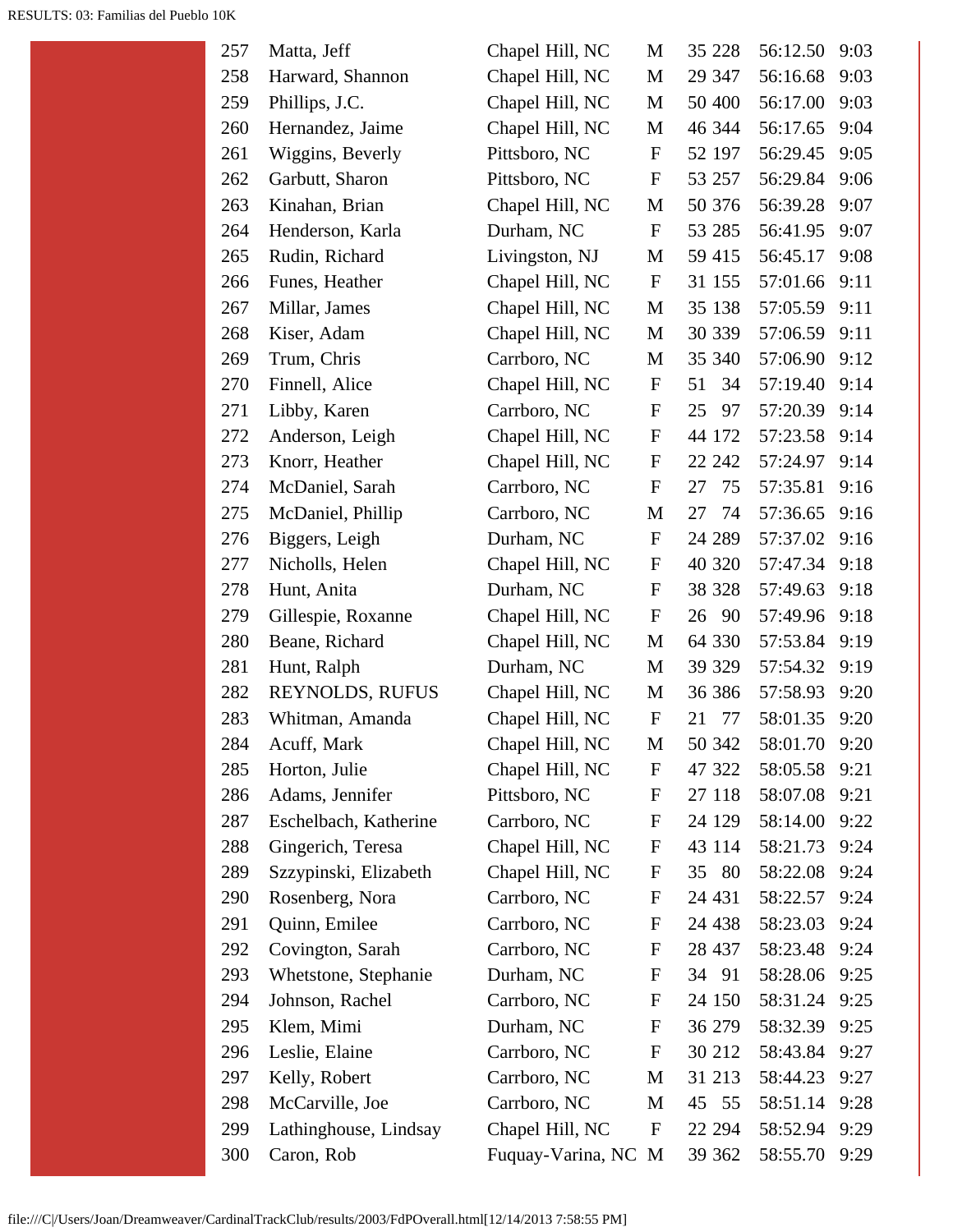| 301 | Wyss, Paul              | Carrboro, NC      | М                | 58:56.04<br>9:29<br>-18<br>46 |
|-----|-------------------------|-------------------|------------------|-------------------------------|
| 302 | Adams, Ned              | Pittsboro, NC     | M                | 59:26.50<br>30 119<br>9:34    |
| 303 | Billman, Koreen         | Carrboro, NC      | $\mathbf F$      | 87<br>59:31.97<br>9:35<br>38  |
| 304 | Rosensweet, M.J.        | Pittsboro, NC     | M                | 59:41.62<br>35<br>22<br>9:36  |
| 305 | Lotina, Leslie          | Chapel Hill, NC   | $\mathbf F$      | 59:46.82<br>9:37<br>48 180    |
| 306 | Grasso, Domenick        | Chapel Hill, NC   | M                | 59:56.13<br>23 4 20<br>9:39   |
| 307 | Fee, Brian              | Chapel Hill, NC   | M                | 32 1:00:33.33<br>9:45<br>43   |
| 308 | Marshall, Jack          | Carrboro, NC      | M                | 13 401 1:00:35.60<br>9:45     |
| 309 | Faflik, Kari            | Carrboro, NC      | $\mathbf{F}$     | 29 1:00:37.33<br>9:45<br>29   |
| 310 | Wolf, Susan             | Carrboro, NC      | $\mathbf F$      | 34 165 1:00:48.42<br>9:47     |
| 311 | Zuiker, Anton           | Carrboro, NC      | М                | 33 421 1:00:53.21<br>9:48     |
| 312 | Welborn, Lisa           | Chapel Hill, NC   | $\mathbf F$      | 38 52 1:00:57.90<br>9:49      |
| 313 | Haven-O'Donnell, Randee | Chapel Hill, NC   | $\mathbf F$      | 52 334 1:01:04.76<br>9:50     |
| 314 | Perry, Heidi            | Carrboro, NC      | $\mathbf{F}$     | 48 262 1:01:05.87<br>9:50     |
| 315 | Strong, Amy             | Chapel Hill, NC   | $\mathbf F$      | 35 160 1:01:06.47<br>9:50     |
| 316 | O'Neil, Elaine          | Chapel Hill, NC   | $\mathbf F$      | 40 268 1:01:07.55<br>9:50     |
| 317 | Vickers, Lizabeth       | Chapel Hill, NC   | $\mathbf F$      | 38 100 1:01:08.08<br>9:50     |
| 318 | Trakas, Charlie         | Chapel Hill, NC   | M                | 54 1:01:08.96<br>9:50<br>21   |
| 319 | King, Mitchell          | Chapel Hill, NC   | M                | 45 170 1:01:16.90<br>9:52     |
| 320 | Tuttle, Robert          | Durham, NC        | M                | 35 264 1:01:17.31<br>9:52     |
| 321 | Cleckler, Amy           | Chapel Hill, NC   | $\mathbf F$      | 26 106 1:01:19.25<br>9:52     |
| 322 | Fisher, Jessica         | Chapel Hill, NC   | $\mathbf F$      | 24 107 1:01:19.66<br>9:52     |
| 323 | Eldred, Tracy           | Carrboro, NC      | $\mathbf F$      | 30 1:01:33.10<br>9:54<br>32   |
| 324 | LaMay, Anja             | <b>GRAHAM, NC</b> | $\mathbf F$      | 16 369 1:01:34.28<br>9:55     |
| 325 | Campbell, Roy           | Carrboro, NC      | M                | 52 336 1:01:40.26<br>9:55     |
| 326 | Gilkey, Anna            | Lynchburg, VA     | $\mathbf F$      | 24 308 1:01:40.67<br>9:56     |
| 327 | McCulloch, Scott        | Durham, NC        | M                | 31 205 1:01:42.12<br>9:56     |
| 328 | Gilkey, Melissa         | Chapel Hill, NC   | $\boldsymbol{F}$ | 27 307 1:01:43.76<br>9:56     |
| 329 | Paraschiv, Irina        | Chapel Hill, NC   | $\mathbf F$      | 48 169 1:01:47.20<br>9:57     |
| 330 | Braithwaite, Elena      | Morrisville, NC   | $\mathbf F$      | 30 244 1:01:50.73<br>9:57     |
| 331 | Smith, Nana             | Chapel Hill, NC   | $\mathbf F$      | 42 382 1:02:07.63<br>9:60     |
| 332 | Gentry, Ken             | Durham, NC        | M                | 26 154 1:02:10.63 10:00       |
| 333 | Lane, Nancy             | Chapel Hill, NC   | $\mathbf F$      | 62 1:02:17.83 10:02<br>52     |
| 334 | Rothwell, Diane         | Chapel Hill, NC   | $\mathbf F$      | 44 177 1:02:46.06 10:06       |
| 335 | Lorang, Philip          | Chapel Hill, NC   | M                | 49 254 1:02:46.47 10:06       |
| 336 | Wade, Kristy            | Durham, NC        | F                | 25 317 1:02:52.15 10:07       |
| 337 | Archer, Isabella        | Chapel Hill, NC   | F                | 14 331 1:02:59.24 10:08       |
| 338 | Gilbert, Susie          | Durham, NC        | $\mathbf F$      | 61 1:02:59.60 10:08<br>41     |
| 339 | Luck, Steve             | Carrboro, NC      | M                | 55 167 1:03:12.49 10:10       |
| 340 | Walsh, Elisabeth        | Durham, NC        | F                | 26 191 1:03:14.64 10:11       |
| 341 | Frey, Ann               | Carrboro, NC      | F                | 36 157 1:03:16.33 10:11       |
| 342 | Vesilind, Lauren        | Carrboro, NC      | $\mathbf F$      | 32 406 1:03:31.88 10:13       |
| 343 | Rice, Nikki             | Chapel Hill, NC   | F                | 50 318 1:03:56.69 10:17       |
| 344 | Vitali, Fai             | Chapel Hill, NC   | F                | 42 174 1:04:07.44 10:19       |